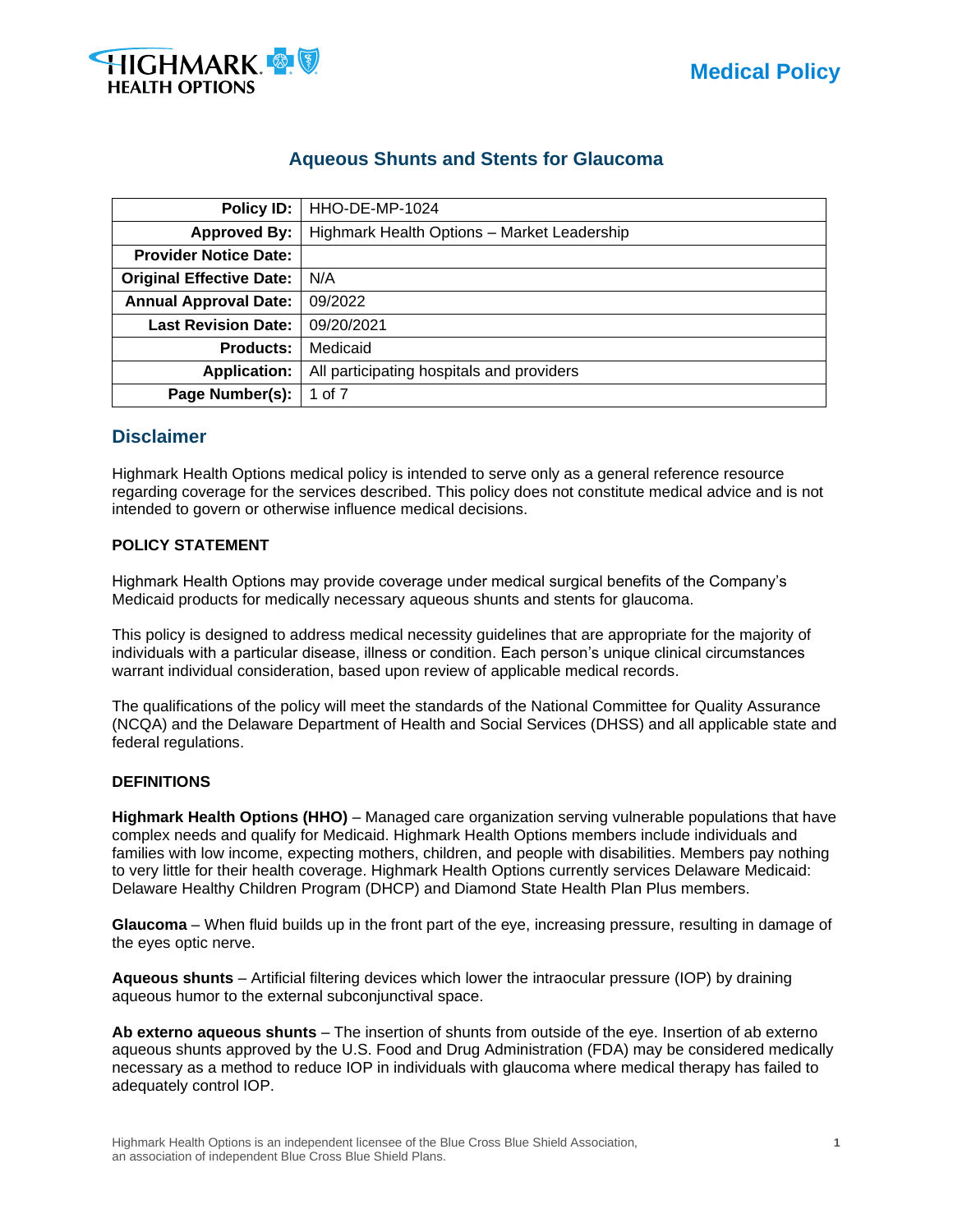

**Ab interno aqueous shunts** – An incisional approach where the device may be inserted into the eye. Insertion of ab interno aqueous stents approved by the FDA may be considered medically necessary as a method to reduce IOP in individuals with glaucoma where medical therapy has failed to adequately control intraocular pressure.

# **PROCEDURES**

Glaucoma surgery is intended to reduce intraocular pressure (IOP) when the target IOP cannot be reached with medications. Due to complications with established surgical approaches such as trabeculectomy, a variety of devices, including aqueous shunts, are being evaluated as alternative surgical treatments for patients with inadequately controlled glaucoma. Microstents are also being evaluated in patients with mild to moderate open-angle glaucoma currently treated with ocular hypotensive medication.

- 1. Members diagnosed with open-angle glaucoma who meet both criteria (American Academy of Ophthalmology, 2018; American Optometric Association, 2010; Tseng, 2017):
	- Progressive visual field loss on maximal medical therapy, intolerance to glaucoma medications,
	- or poor adherence to current treatment plan.
	- Failure or likely failure of angle surgery (e.g., laser trabeculoplasty or trabeculectomy) to
	- adequately control intraocular pressure (e.g., neovascular glaucoma, uveitic glaucoma,
	- conjunctival scarring from previous ocular surgery, or cicatrizing diseases of the conjunctiva).
- 2. Members with congenital or pediatric glaucoma who meet either criterion (American Academy of Ophthalmology, 2018; American Association for Pediatric Ophthalmology and Strabismus, 2018; Chen,2014):
	- Failure or likely failure of primary goniotomy or trabeculotomy to adequately reduce intraocular
	- pressure to an acceptable level (e.g., less than 21 mmHg).
	- Presence of aphakia that may require contact lens wear for visual rehabilitation.
- 3. Use of ab externo or ab interno aqueous shunt(s) for all other conditions when IOP is adequately controlled by medications is considered experimental/investigational and therefore non-covered, because the safety and/or effectiveness of this service cannot be established by the available published peer-reviewed literature.

# **Post-payment Audit Statement**

The medical record must include documentation that reflects the medical necessity criteria and is subject to audit by Highmark Health Options at any time pursuant to the terms of your provider agreement.

# **Place of Service**

Experimental/investigational (E/I) services are not covered regardless of place of service.

The use of aqueous shunts and stents for glaucoma is typically an outpatient procedure which is only eligible for coverage as an inpatient procedure in special circumstances, including, but not limited to, the presence of a comorbid condition that would require monitoring in a more controlled environment such as the inpatient setting.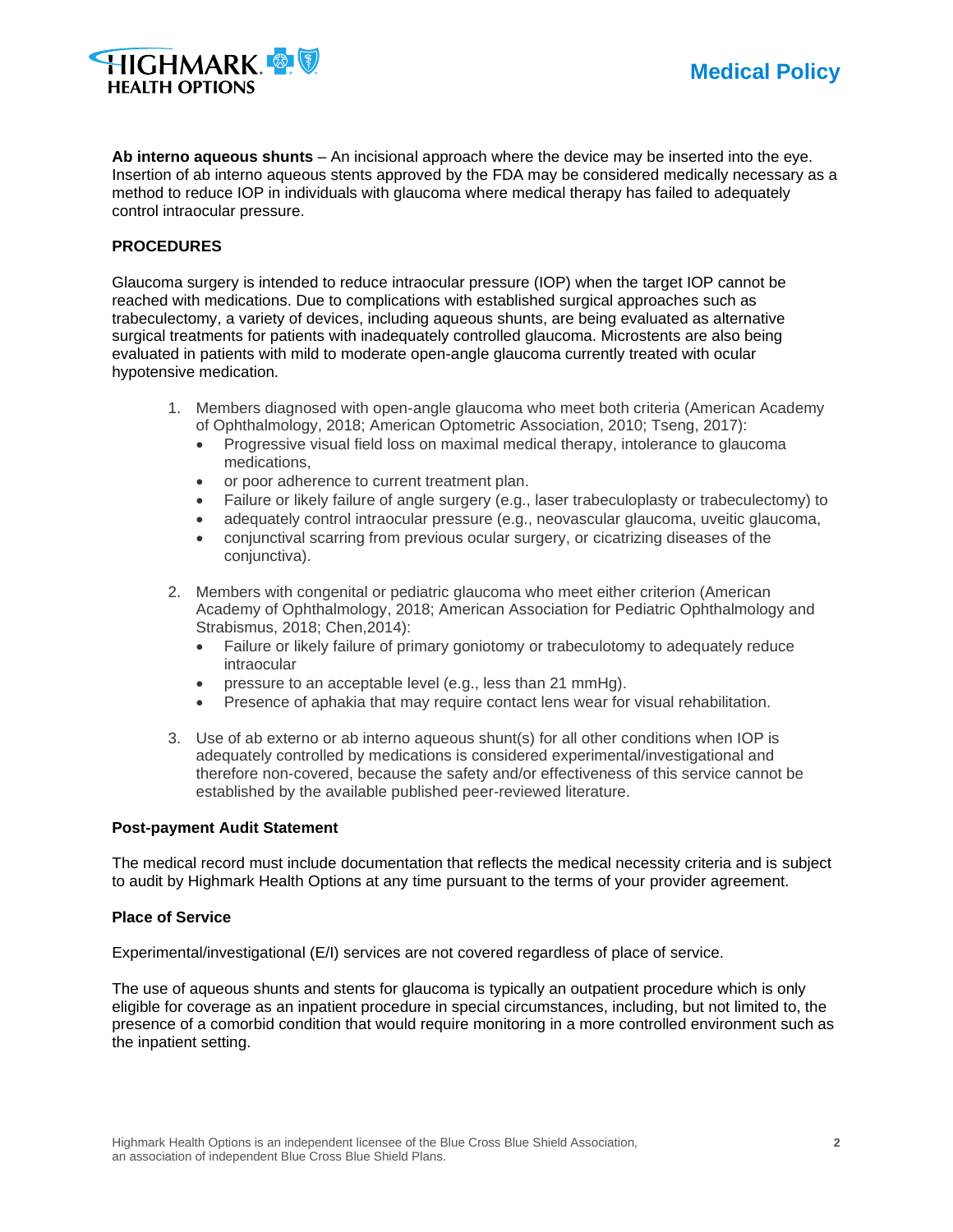

# **CODING REQUIREMENTS**

| <b>CPT code</b> | <b>Description</b>                                                                                          |
|-----------------|-------------------------------------------------------------------------------------------------------------|
| 66174           | Transluminal dilation of aqueous outflow canal; without retention of device or stent.                       |
| 66183           | Insertion of anterior segment aqueous drainage device. Without extraocular<br>reservoir, external approach. |
| 66175           | Transluminal dilation of aqueous outflow canal; with retention of device or stent.                          |

# **Covered Diagnosis Codes for procedure codes 66174 and 66183**

| H40.001  | H40.002  | H40.003  | H40.011  | H40.012  | H40.013  | H40.021  |
|----------|----------|----------|----------|----------|----------|----------|
| H40.022  | H40.023  | H40.041  | H40.042  | H40.043  | H40.051  | H40.052  |
| H40.053  | H40.061  | H40.062  | H40.063  | H40.10X0 | H40.10X1 | H40.10X2 |
| H40.10X3 | H40.10X4 | H40.1110 | H40.1111 | H40.1112 | H40.1113 | H40.1114 |
| H40.1120 | H40.1121 | H40.1122 | H40.1123 | H40.1124 | H40.1130 | H40.1131 |
| H40.1132 | H40.1133 | H40.1134 | H40.1210 | H40.1211 | H40.1212 | H40.1213 |
| H40.1214 | H40.1220 | H40.1221 | H40.1222 | H40.1223 | H40.1224 | H40.1230 |
| H40.1231 | H40.1232 | H40.1233 | H40.1234 | H40.1310 | H40.1311 | H40.1312 |
| H40.1313 | H40.1314 | H40.1320 | H40.1321 | H40.1322 | H40.1323 | H40.1324 |
| H40.1330 | H40.1331 | H40.1332 | H40.1333 | H40.1334 | H40.1410 | H40.1411 |
| H40.1412 | H40.1413 | H40.1414 | H40.1420 | H40.1421 | H40.1422 | H40.1423 |
| H40.1424 | H40.1430 | H40.1431 | H40.1432 | H40.1433 | H40.1434 | H40.151  |
| H40.152  | H40.153  | H40.20X0 | H40.20X1 | H40.20X2 | H40.20X3 | H40.20X4 |
| H40.211  | H40.212  | H40.213  | H40.2210 | H40.2211 | H40.2212 | H40.2213 |
| H40.2214 | H40.2220 | H40.2221 | H40.2222 | H40.2223 | H40.2224 | H40.2230 |
| H40.2232 | H40.2233 | H40.2234 | H40.231  | H40.232  | H40.233  | H40.241  |
| H40.242  | H40.243  | H40.31X0 | H40.31X1 | H40.31X2 | H40.31X3 | H40.31X4 |
| H40.32X0 | H40.32X1 | H40.32X2 | H40.32X3 | H40.32X4 | H40.33X0 | H40.33X1 |
| H40.33X2 | H40.33X3 | H40.33X4 | H40.41X0 | H40.41X1 | H40.41X2 | H40.41X3 |
| H40.41X4 | H40.42X0 | H40.42X1 | H40.42X2 | H40.42X3 | H40.42X4 | H40.43X0 |
| H40.43X1 | H40.43X2 | H40.43X3 | H40.43X4 | H40.51X0 | H40.51X1 | H40.51X2 |
| H40.51X3 | H40.51X4 | H40.52X0 | H40.52X1 | H40.52X2 | H40.52X3 | H40.52X4 |
| H40.53X0 | H40.53X1 | H40.53X2 | H40.53X3 | H40.53X4 | H40.61X0 | H40.61X1 |
| H40.61X2 | H40.61X3 | H40.61X4 | H40.62X0 | H40.62X1 | H40.62X2 | H40.62X3 |
| H40.62X4 | H40.63X0 | H40.63X1 | H40.63X2 | H40.63X3 | H40.63X4 | H40.811  |
| H40.812  | H40.813  | H40.821  | H40.822  | H40.823  | H40.831  | H40.832  |
| H40.833  | H40.89   | H42      | Q15.0    |          |          |          |

# **Covered Diagnosis Codes for procedure code 66175**

| H <sub>25.011</sub> | H <sub>25.012</sub> | H <sub>25.013</sub>  | H <sub>25.019</sub>  | H <sub>25.031</sub> | H <sub>25.032</sub>  | H <sub>25.033</sub>  |
|---------------------|---------------------|----------------------|----------------------|---------------------|----------------------|----------------------|
| H <sub>25.039</sub> | H <sub>25.041</sub> | H <sub>25.042</sub>  | H <sub>25.043</sub>  | H <sub>25.049</sub> | H <sub>25.091</sub>  | H <sub>25.092</sub>  |
| H <sub>25.093</sub> | H <sub>25.099</sub> | H <sub>25.10</sub>   | H <sub>25</sub> .11  | H <sub>25.13</sub>  | H <sub>25.811</sub>  | H <sub>25.812</sub>  |
| H <sub>25.813</sub> | H <sub>25.89</sub>  | H <sub>25.9</sub>    | H <sub>26</sub> .001 | H <sub>26.002</sub> | H <sub>26.003</sub>  | H <sub>26.009</sub>  |
| H <sub>26.011</sub> | H <sub>26.012</sub> | H <sub>26</sub> .013 | H <sub>26.019</sub>  | H <sub>26.031</sub> | H <sub>26.0</sub> 32 | H <sub>26</sub> .033 |
| H <sub>26.039</sub> | H <sub>26.041</sub> | H <sub>26.042</sub>  | H <sub>26</sub> .043 | H <sub>26.049</sub> | H <sub>26.051</sub>  | H <sub>26.052</sub>  |
| H <sub>26.053</sub> | H <sub>26.059</sub> | H <sub>26.061</sub>  | H <sub>26.062</sub>  | H <sub>26.063</sub> | H <sub>26.069</sub>  | H <sub>26.09</sub>   |

Highmark Health Options is an independent licensee of the Blue Cross Blue Shield Association, **3** an association of independent Blue Cross Blue Shield Plans.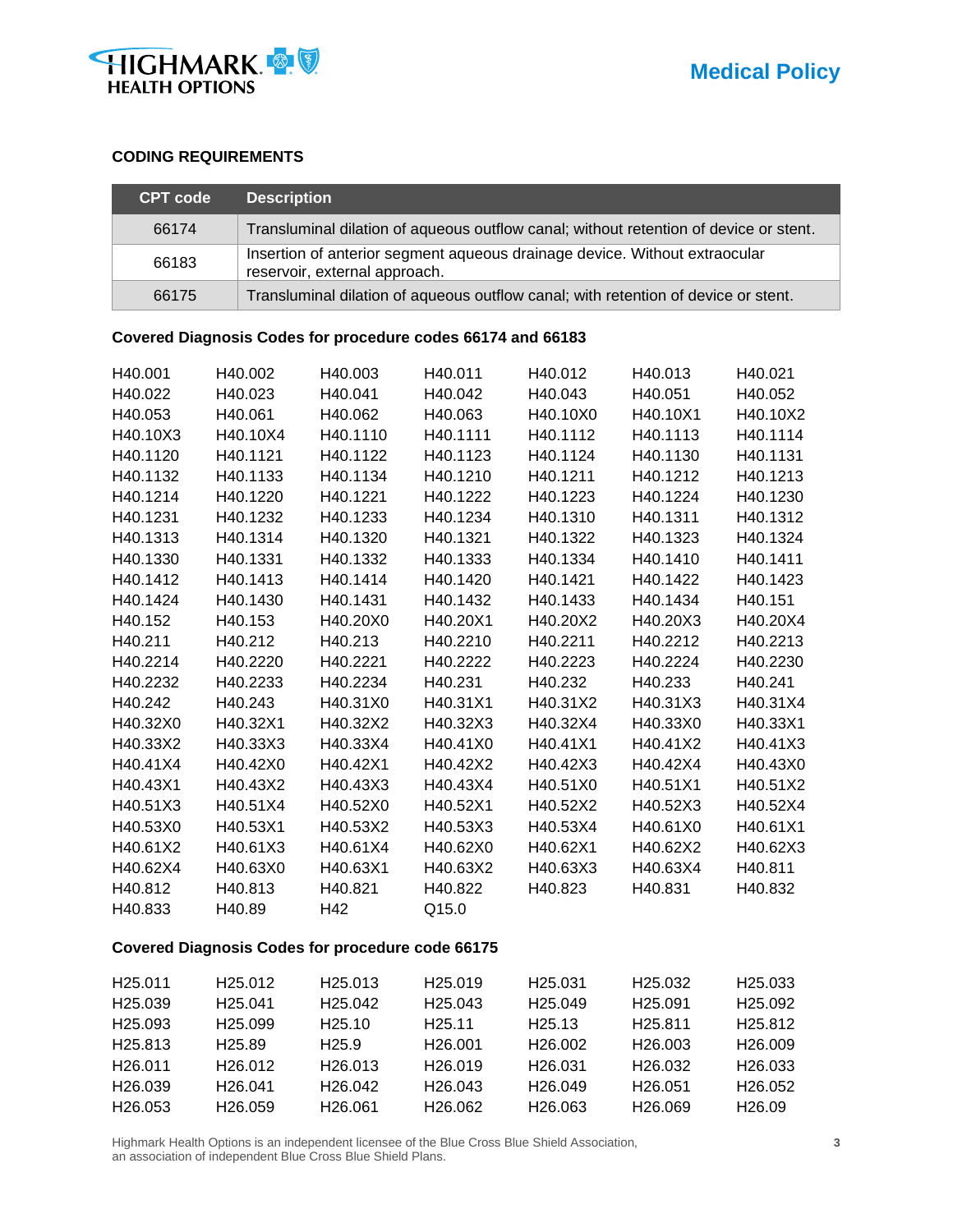

| H <sub>26</sub> .101 | H <sub>26</sub> .102 | H <sub>26</sub> .103 | H <sub>26</sub> .109 | H <sub>26</sub> .111 | H <sub>26</sub> .112 | H <sub>26</sub> .113 |
|----------------------|----------------------|----------------------|----------------------|----------------------|----------------------|----------------------|
| H <sub>26.119</sub>  | H <sub>26</sub> .121 | H <sub>26.122</sub>  | H <sub>26</sub> .123 | H <sub>26</sub> .129 | H <sub>26</sub> .131 | H <sub>26</sub> .132 |
| H <sub>26</sub> .133 | H <sub>26</sub> .139 | H <sub>26.20</sub>   | H <sub>26</sub> .211 | H26.212              | H <sub>26</sub> .213 | H <sub>26</sub> .219 |
| H <sub>26</sub> .221 | H <sub>26</sub> .222 | H <sub>26.223</sub>  | H <sub>26.229</sub>  | H <sub>26</sub> .231 | H <sub>26</sub> .232 | H <sub>26</sub> .233 |
| H <sub>26</sub> .239 | H <sub>26.30</sub>   | H <sub>26</sub> .31  | H <sub>26.32</sub>   | H <sub>26.33</sub>   | H <sub>26.40</sub>   | H <sub>26</sub> .411 |
| H <sub>26</sub> .412 | H <sub>26</sub> .413 | H <sub>26</sub> .419 | H <sub>26</sub> .491 | H <sub>26</sub> .492 | H <sub>26</sub> .493 | H <sub>26</sub> .499 |
| H <sub>26.8</sub>    | H <sub>26.9</sub>    | H40.10X0             | H40.10X1             | H40.10X2             | H40.10X3             | H40.10X4             |
| H40.1110             | H40.1111             | H40.1112             | H40.1113             | H40.1114             | H40.1120             | H40.1121             |
| H40.1122             | H40.1123             | H40.1124             | H40.1130             | H40.1131             | H40.1132             | H40.1133             |
| H40.1134             | H40.1210             | H40.1211             | H40.1212             | H40.1213             | H40.1214             | H40.1220             |
| H40.1221             | H40.1222             | H40.1223             | H40.1224             | H40.1230             | H40.1231             | H40.1232             |
| H40.1233             | H40.1234             | H40.1310             | H40.1311             | H40.1312             | H40.1313             | H40.1314             |
| H40.1320             | H40.1321             | H40.1322             | H40.1323             | H40.1324             | H40.1330             | H40.1331             |
| H40.1332             | H40.1333             | H40.1334             | H40.1410             | H40.1411             | H40.1412             | H40.1413             |
| H40.1414             | H40.1420             | H40.1421             | H40.1422             | H40.1423             | H40.1424             | H40.1430             |
| H40.1431             | H40.1432             | H40.1434             | H40.151              | H40.152              | H40.153              | H40.61X0             |
| H40.61X1             | H40.61X2             | H40.61X3             | H40.61X4             | H40.62X0             | H40.62X1             | H40.62X2             |
| H40.62X3             | H40.62X4             | H40.63X0             | H40.63X1             | H40.63X2             | H40.63X3             | H40.63X4             |
| H42                  | Q15.0                |                      |                      |                      |                      |                      |

# **REIMBURSEMENT**

Participating facilities will be reimbursed per their Highmark Health Options contract.

# **SUMMARY OF LITERATURE**

# **American Glaucoma Society (AGS) – 2012**

A position statement by the AGS indicated that new technology whose intraocular pressure (IOP) lowering effect allows for a reduction in medications, or a reduction in the need for more advanced surgical care, or improves patient adherence to care, would provide benefits to glaucoma patients. If effective and safe, AGS suggested these benefits and the fact that these technologies would not have bleb-related complications would represent an "improvement in net health outcomes." Also, AGS stated that some categories of new surgical devices and techniques are used at the time of concomitant cataract surgery. Because cataract surgery alone has been shown to lower IOP, a control group of patients with similar entry criteria undergoing cataract surgery alone may be appropriate for these technologies.

# **References**

American Academy of Ophthalmology. (2021). Glaucoma. Retrieved from [https://www.aao.org/eye](https://www.aao.org/eye-health/diseases/what-is-glaucoma?gclid=CjwKCAjwmK6IBhBqEiwAocMc8s2JO0pArP87J83Be809sExyWvUoZJGy6KU3hP5yh9EtXSe56dhmYxoCv1kQAvD_BwE)[health/diseases/what-is](https://www.aao.org/eye-health/diseases/what-is-glaucoma?gclid=CjwKCAjwmK6IBhBqEiwAocMc8s2JO0pArP87J83Be809sExyWvUoZJGy6KU3hP5yh9EtXSe56dhmYxoCv1kQAvD_BwE)[glaucoma?gclid=CjwKCAjwmK6IBhBqEiwAocMc8s2JO0pArP87J83Be809sExyWvUoZJGy6KU3hP5yh9E](https://www.aao.org/eye-health/diseases/what-is-glaucoma?gclid=CjwKCAjwmK6IBhBqEiwAocMc8s2JO0pArP87J83Be809sExyWvUoZJGy6KU3hP5yh9EtXSe56dhmYxoCv1kQAvD_BwE) [tXSe56dhmYxoCv1kQAvD\\_BwE](https://www.aao.org/eye-health/diseases/what-is-glaucoma?gclid=CjwKCAjwmK6IBhBqEiwAocMc8s2JO0pArP87J83Be809sExyWvUoZJGy6KU3hP5yh9EtXSe56dhmYxoCv1kQAvD_BwE)

American Academy of Ophthalmology. Primary open-angle glaucoma preferred practice pattern guideline.https://www.aao.org/preferred-practice-pattern/primary-open-angle-glaucoma-ppp-2015. Published November 2015. Updated 2018. Accessed March 13, 2020.

American Optometric Association. Optometric clinical practice guideline. Care of the patient with open angle glaucoma. https://www.aoa.org/documents/optometrists/CPG-9.pdf. Published 1995. Revised 2010 [update in progress]. Accessed March 13, 2020.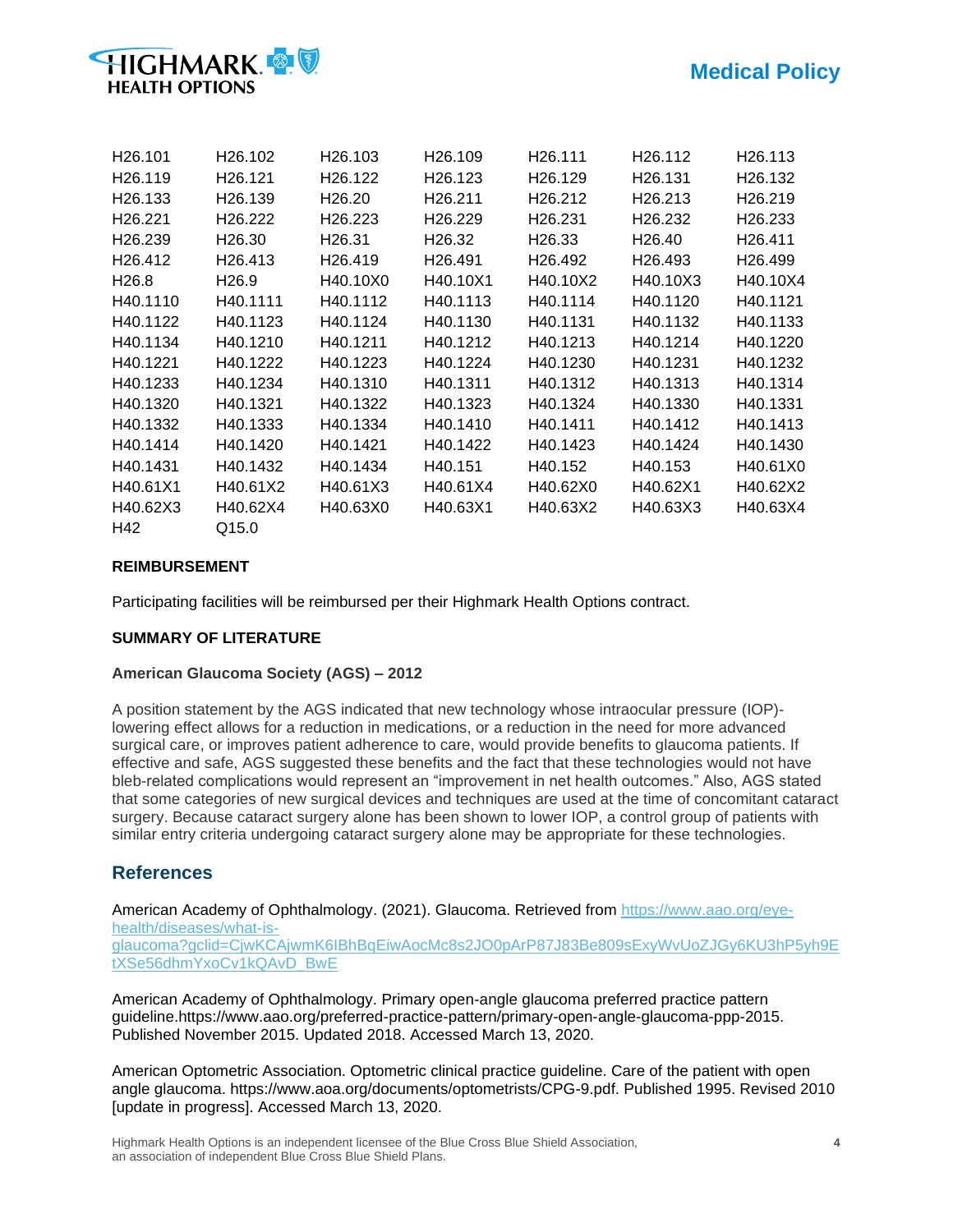



American Association for Pediatric Ophthalmology and Strabismus. Glaucoma for children. https://aapos.org/glossary/glaucoma-for-children. Updated September 2018. Accessed March 13, 2020.

Chen TC, Chen PP, Francis BA, et al. Pediatric glaucoma surgery: A report by the American Academy of Ophthalmology. Ophthalmology. 2014;121(11):2107-2115. Doi: 10.1016/j.ophtha.2014.05.010.

Tseng VL, Coleman AL, Chang MY, Caprioli J. Aqueous shunts for glaucoma. Cochrane Database Syst Rev.2017;7:Cd004918. Doi: 10.1002/14651858.CD004918.pub3.

Wang, J., & Barton, K. (2017). Aqueous shunt implantation in glaucoma. Taiwan journal of ophthalmology, 7(3), 130–137. [https://doi.org/10.4103/tjo.tjo\\_35\\_17](https://doi.org/10.4103/tjo.tjo_35_17)

Netland PA, Sarkisian SR, Jr., Moster MR, et al. Randomized, prospective, comparative trial of EX-PRESS glaucoma filtration device versus trabeculectomy (XVT study). Am J Ophthalmol. 2014;157(2):433-440.

Pfeiffer N, Garcia-Feijoo J, Martinez-de-la-Casa JM, et al. A Randomized Trial of a Schlemm's Canal Microstent with Phacoemulsification for Reducing Intraocular Pressure in Open-Angle Glaucoma. Ophthalmology. 2015;122(7):1283-1293.

American Glaucoma Society. Position statement on new glaucoma surgical procedures. 2012; http://www.americanglaucomasociety.net/professionals/policy\_statements/new\_glaucoma surgical procedures. Accessed February 6, 2018.

Prum BE, Jr., Rosenberg LF, Gedde SJ, et al. Primary open-angle glaucoma Preferred Practice Pattern((R))guidelines. Ophthalmology. Jan 2016;123(1):P41-p111. PMID 26581556. Accessed February 6, 2018.

National Institute for Health and Care Evidence (NICE). Trabecular stent bypass microsurgery for openangle glaucoma [IPG575]. 2017; https://www.nice.org.uk/guidance/ipg575. Accessed February 6, 2018.

Kotecha A, Feuer WJ, Barton K, et al. Quality of life in the tube versus trabeculectomy study. Am J Opthalmol. 2017; 176:228-235.

Wang X, Khan R, Coleman A. Device-modified trabeculectomy for glaucoma. Cochrane Database Syst Rev. 2015;12(12):CD010472.

Wagschal LD, Trope GE, Jinapriva D, et al. Prospective randomized study comparing ExPRESS to trabeculectomy: 1-Year results. J Glaucoma. 2015; 27(8):625-9.

Gonzalez-Rodriguez JM, Trope GE, Drori-Wagschal L, et al. Comparison of trabeculectomy versus Ex-PRESS: 3-year follow-up. Br J Opthalmol. 2016; 100(9):1269-73.

Dib Bustros Y, Fechtner R, S Khouri A. Outcomes of Ex-PRESS and trabeculectomy in a glaucoma population of African origin: One year results. J Curr Glaucoma Pract. 2017;11(2):42–47.

Omatsu S, Hirooka K, Nitta E, Ukegawa K. Changes in corneal endothelial cells after trabeculectomy and EX-PRESS shunt: 2-year follow-up. BMC Ophthalmol. 2018;18(1):243.

Budenz DL, Barton K, Gedde SJ, et al. Five-year treatment outcomes in the Ahmed Baerveldt comparison study. Ophthalmology. 2015;122(2):308–316.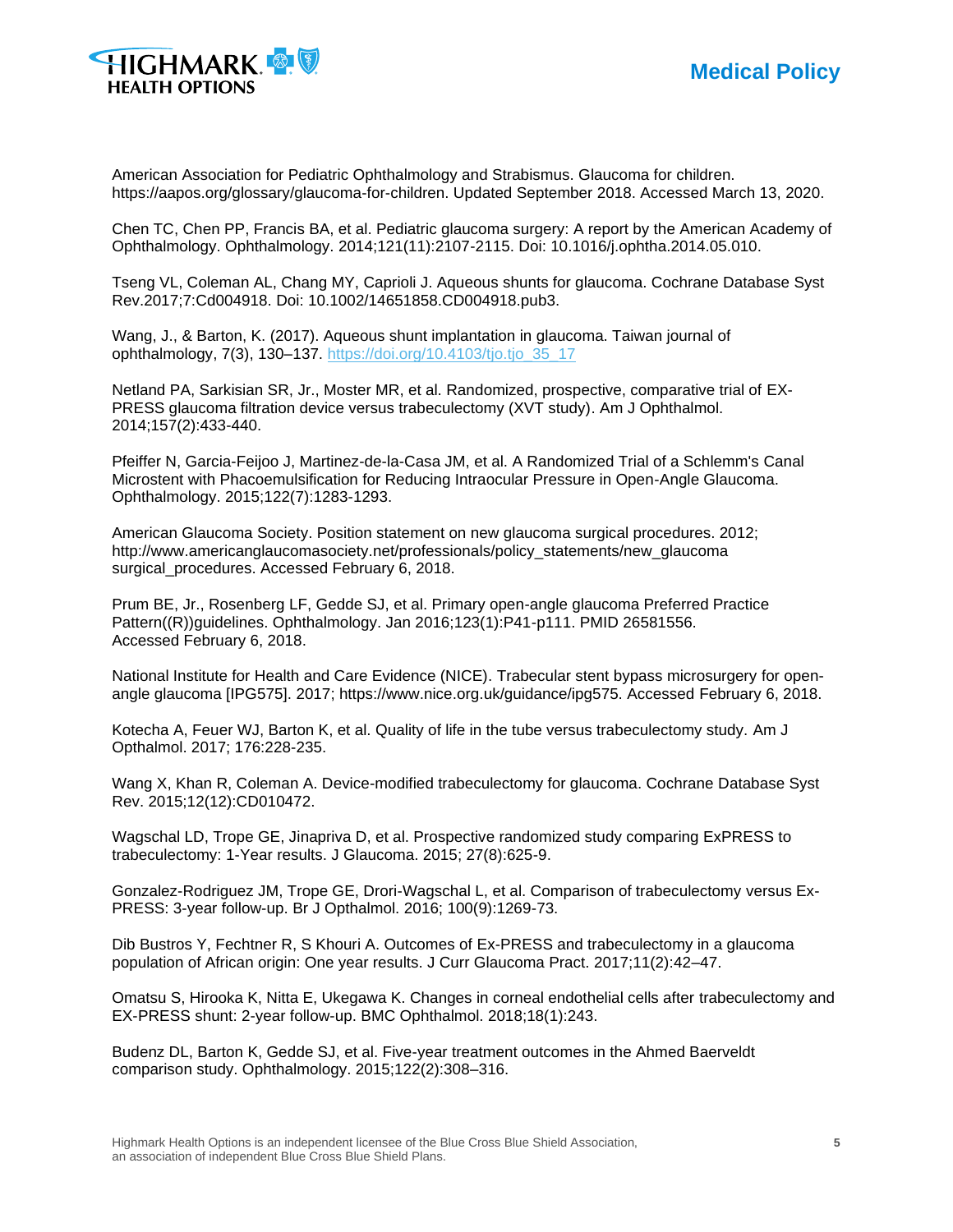

European Glaucoma Society Terminology and Guidelines for Glaucoma, 4th Edition – Chapter 3: Treatment principles and options Supported by the EGS Foundation: Part 1: Foreword; Introduction; Glossary; Chapter 3 Treatment principles and options. Br J Ophthalmol. 2017;101(6):130–195.

Microinvasive subconjunctival insertion of a trans-sceral gelatin stent for primary open-angle glaucoma. [IPG612]. 2018; https://www.nice.org.uk/guidance/ipg612/chapter/1-Recommendations. Accessed October 3, 2019.

Trabecular stent bypass microsurgery for open-angle glaucoma [IPG575]. 2017; https://www.nice.org.uk/guidance/ipg575. Accessed October 3, 2019.

Prum BE Jr, Rosenberg LF, Gedde SJ, et al. Primary open-angle glaucoma preferred practice pattern® guidleines. Opthalmol. 2016; 123(1):41-111.

Katz LJ, Erb C, Carceller Guillamet A, et al. Long-term titrated IOP control with one, two, or three trabecular micro-bypass stents in open-angle glaucoma subjects on topical hypotensive medication: 42 month outcomes. Clin Ophthalmol. 2018;12:255–262.

Katz LJ, Erb C, Carceller GA, et al. Prospective, randomized study of one, two, or three trabecular bypass stents in open-angle glaucoma subjects on topical hypotensive medication. Clin Ophthalmol. 2015;9:2313–2320.

Vold SD, Voskanyan L, Tetz M, et al. Newly Diagnosed Primary Open-Angle Glaucoma Randomized to 2 Trabecular Bypass Stents or Prostaglandin: Outcomes Through 36 Months [published correction appears in Ophthalmol Ther. 2016 Dec;5(2):173]. Ophthalmol Ther. 2016;5(2):161–172.

De Gregorio A, Pedrotti E, Russo L, Morseli S. Minimally invasive combined glaucoma and cataract surgery: Clinical results of the smallent ab interno gel stent. Int Opthalmol. 2018; 38(3):1129-1134.

Fea AM, Ahmed II, Lavis C, et al. Hydrus microstent compared to selective laser trabeculoplasty in primary open angle glaucoma: One year results. Clin Exp opthalmol. 2017; 45(2):120-127.

Samuelson TW, Chang DF, Marquis R, et al. A schlemm canal microstent for intraocular pressure reduction in primary open-angle glaucoma and cataract. Opthalmol. 2019; 126(1):29-37.

Vlasov A, Kim WI. The Efficacy of Two Trabecular Bypass Stents Compared to One in the Management of Open-Angle Glaucoma. Military Medicine. 2017; 182(1):222–225.

Donnenfeld ED, Solomon KD, Voskanyan L, et al. A prospective 3-year follow-up trial of implantation of two trabecular microbypass stents in open-angle glaucoma. Clin Ophthalmol. 2015;9:2057–2065.

Ferguson T, Swan R, Ibach M, et al. Evaluation of a trabecular microbypass stent with cataract extraction in severe primary open-angle glaucoma. J Glaucoma. 2018; 27(1):71-76.

Kurji K, Rudinsky CJ, Rayat JS, et al. Phaco-trabectome verses phaco-iStent in patients with open-angle glaucoma. Can J Opthalmol. 2017; 52(1):99-106.

Fea AM, Consolandi G, Zola M, et al. Micro-Bypass Implantation for Primary Open-Angle Glaucoma Combined with Phacoemulsification: 4-Year Follow-Up. J Ophthalmol. 2015;2015:795357.

Agrawal P, Bradshaw SE. Systematic Literature Review of Clinical and Economic Outcomes of Micro-Invasive Glaucoma Surgery (MIGS) in Primary Open-Angle Glaucoma. Ophthalmol Ther. 2018;7(1):49– 73.